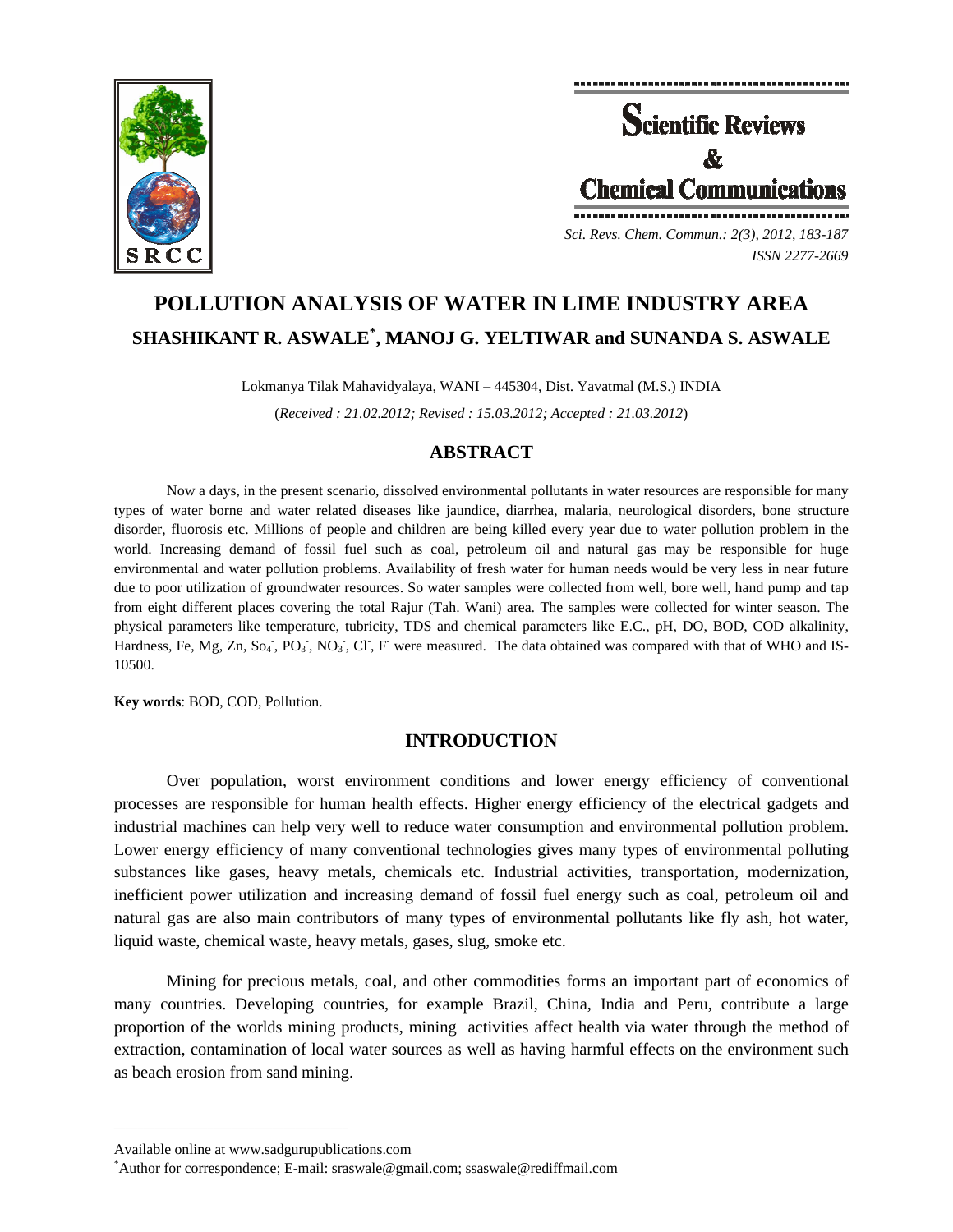Rajur is about 7 kms towards North-East of Wani. It is famous worldwide for the lime it produces, infact it is one of the biggest lime producers in India. Large number of (about 56) lime industries are situated in Rajur. There are three coal mines out of which currently only the mine at Bhandewada is producing coal. A large quantity of water is pumped from the mine into the nearby rivers and nallahs. The lime stone required for the lime industries is brought from nearby areas like Narsala, Dahegaon, Dongargaon, Gaurala etc. Recently near Rajur a number of coal washeries are also set up which are draining a large amount of ground water and after washing the coal adding to the pollution of water.

Recently P. R. Patel and S. R. Warhate have studied the quality of water in Wani and Kolera (Pimpri) area and tried to find out the impact of minining on the different parameters of water. But no such attempt is made for investigation in Rajur area.

## **EXPERIMENTAL**

## **Methodology**

Water samples were collected in clean and dry polyethene bottles of one liter capacity. We have collected eight samples from different places in Rajur and also from different sources like bore well, open well, hand pump and tap water. To study the seasonal effect if any on the quality of water, we have collected the samples in summer and winter seasons. All the water samples, after measuring temperature on spot, were immediately transported to the laboratory for analysis and stored in cool place away from light.

In the present investigation we have studied the following parameters to study the quality of water.

| (i)   | Temperature                    | (x)          | Total dissolved solids  |
|-------|--------------------------------|--------------|-------------------------|
| (ii)  | pH                             | $(x_i)$      | Sulphate                |
| (iii) | Fluoride                       | (xii)        | Phosphate               |
| (iv)  | Nitrate                        | (xiii)       | Dissolved oxygen        |
| (v)   | Chloride                       | (xiv)        | Biologicaloxygen demand |
| (vi)  | Total hardness                 | (xy)         | Chemical oxygen demand  |
| (vii) | Turbidity                      | (xvi)        | Iron                    |
|       | (viii) Electrical conductivity | (xvii)       | Manganese               |
| (ix)  | <b>Alkalinity</b>              | (xviii) Zinc |                         |

All chemical used in this investigation were of AR grade. Standard methods were used for the analysis of samples. Attempt is also made to compare the results with water quality standards of WHO and IS 10500.

pH meter Eqip Tronics,model EQ 611 make was used for determination of pH. Fluoride content was determined by using Hanna Instrument model HI 93729 having accuracy of 0.01 mg/L by colorimetric method using SPADNS reagent. UV-Visible spectrophotometer of make GBC, Australia UV/Vis.911A was used for determination of nitrate, sulphate and phosphate. Determination of chloride was done by argentometric method. The total hardness was determined titrimetrically by EDTA method. Determination of turbidity was done by turbidimetry. Conductivity Meter of Labtronics, Model LT 16 was used for determination of Electrical Conductivity. Alkalinity of water sample was estimated by titrating with standard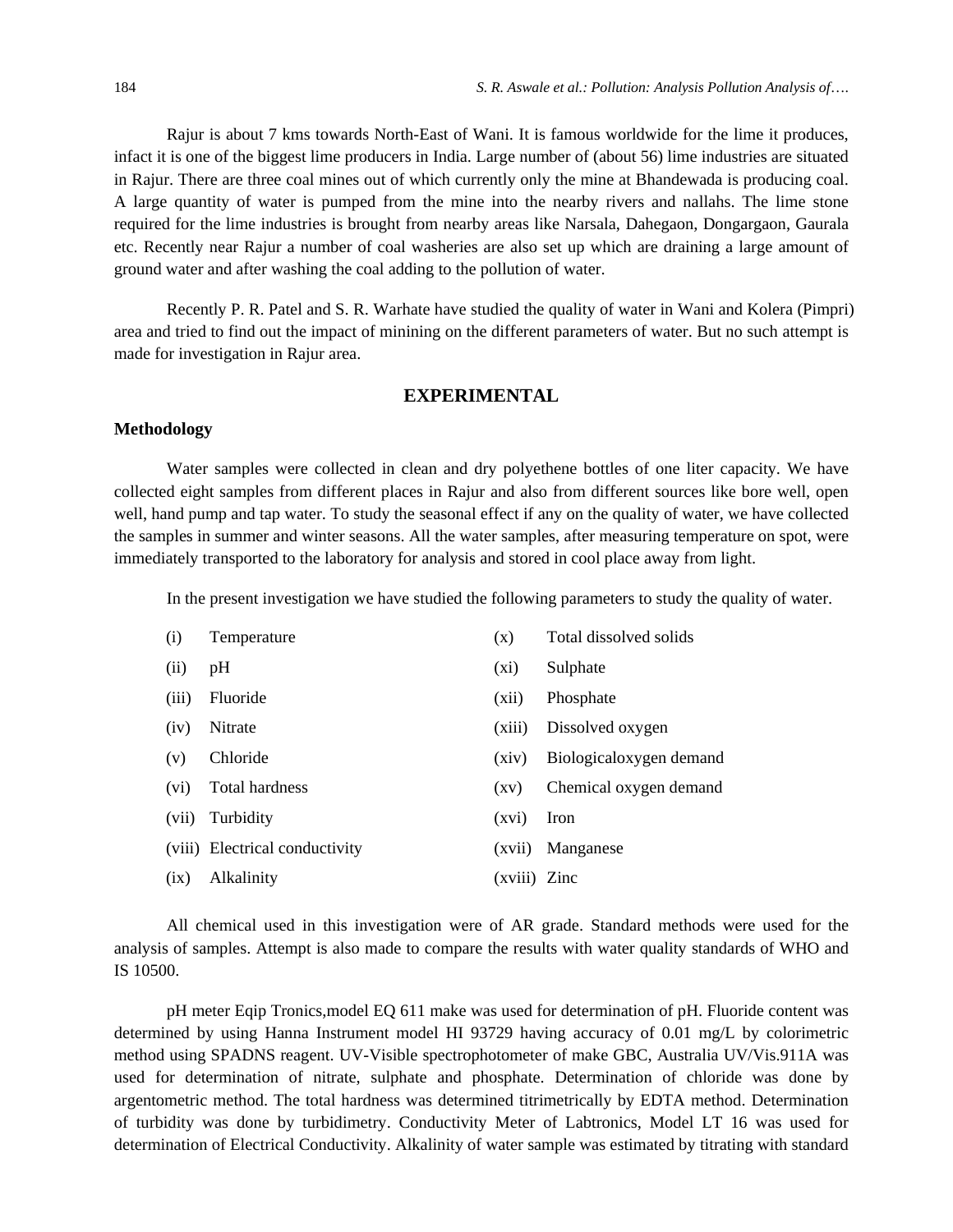sulphuric acid solution. Determination of total dissolved solids (TDS) was done gravimetric method. The Winkler method with azide modification was adopted for determination of Dissolved Oxygen. Determination of Bio Chemical Oxygen Demend (BOD) involved measuring the difference of the oxygen concentration between the sample and after incubation in the dark at  $20^{\circ}$ C for 5 days. Determination of chemical oxygen demand of water (COD) was done by oxidising organic matter of the sample to carbon dioxide, water and ammonia by reflux with a known excess of  $K_2Cr_2O_7$  in a 50% H<sub>2</sub>SO<sub>4</sub> solution. The excess dichromate was titrated with a standard solution of ferrous ammonium sulphate solution. The dichromate consumed gave the  $O_2$  required for oxidation of the organic matter. Estimation of metals was carried out by atomic absorption spectrometer at Soil Analysis Lab, Wardha by standard method.

## **RESULTS AND DISCUSSION**

During the tenure of the investigation pH varied from 6.9 to 8.4 thus it is within permissible range of WHO (6.5-9.8) and IS 10500 (6.5-8.5). The values of fluoride content for winter season are within the permissible limit set by WHO (1.5 mg/L) and IS 10500 (0.5-1.5 mg/L), but still in sample No. 2 and 3 values are nearing the maximum permissible limit which are alarming and may be harmful to human health.

#### **Turbidity**

Turbidity is used to measure intensity of pollution. The values of turbidity of water samples collected from various sources were varied from less than 10 NTU for winter. Increase in turbidity mainly due to presence of colloidal matter or very finely divided suspended matter which settles only with great difficulty, sewage and industrial wastes.

#### **Sulphate**

High sulphate concentration in water may contribute to the corrosion of the metals. The values of sulphate content in the winter varied from 34.5 to 37.85 mg/L. Thus the values of sulphate varied from 30.17 to 37.85 mg/L during the period of investigation. The permissible limit for sulphate as prescribed by WHO is 200-400 mg/L. Thus the all the water samples contains very low concentration of sulphate than the minimum desirable limit.

#### **Zinc**

It is an essential and beneficial element for human body. Zinc enters the domestic water supply from the deterioration of galvanized Fe and dezincification at brass beside industrial waste. During the analysis, it was found that in the winter season Zn concentration varied from 0.04 to 0.25 mg/L. The total variation is from 0.04 to 0.25 mg/L. All the values of Zn content are less than the permissible limit as per standards of drinking water prescribed by WHO (1.5 to 5.0 mg/L).

#### **Biochemical oxygen demand**

During present investigation the values of BOD in winter season varied from 2.16 to 3.18 mg/L.

#### **Chemical oxygen demand**

The values of chemical oxygen demand in the winter season was found to be varied from 4.12 to 6.35 mg/L. As per the drinking water standards of WHO, 10 mg/L is maximum permissible limit for chemical oxygen demand. Thus all the values are within the permissible limit.

The results are incorporated in Table 1.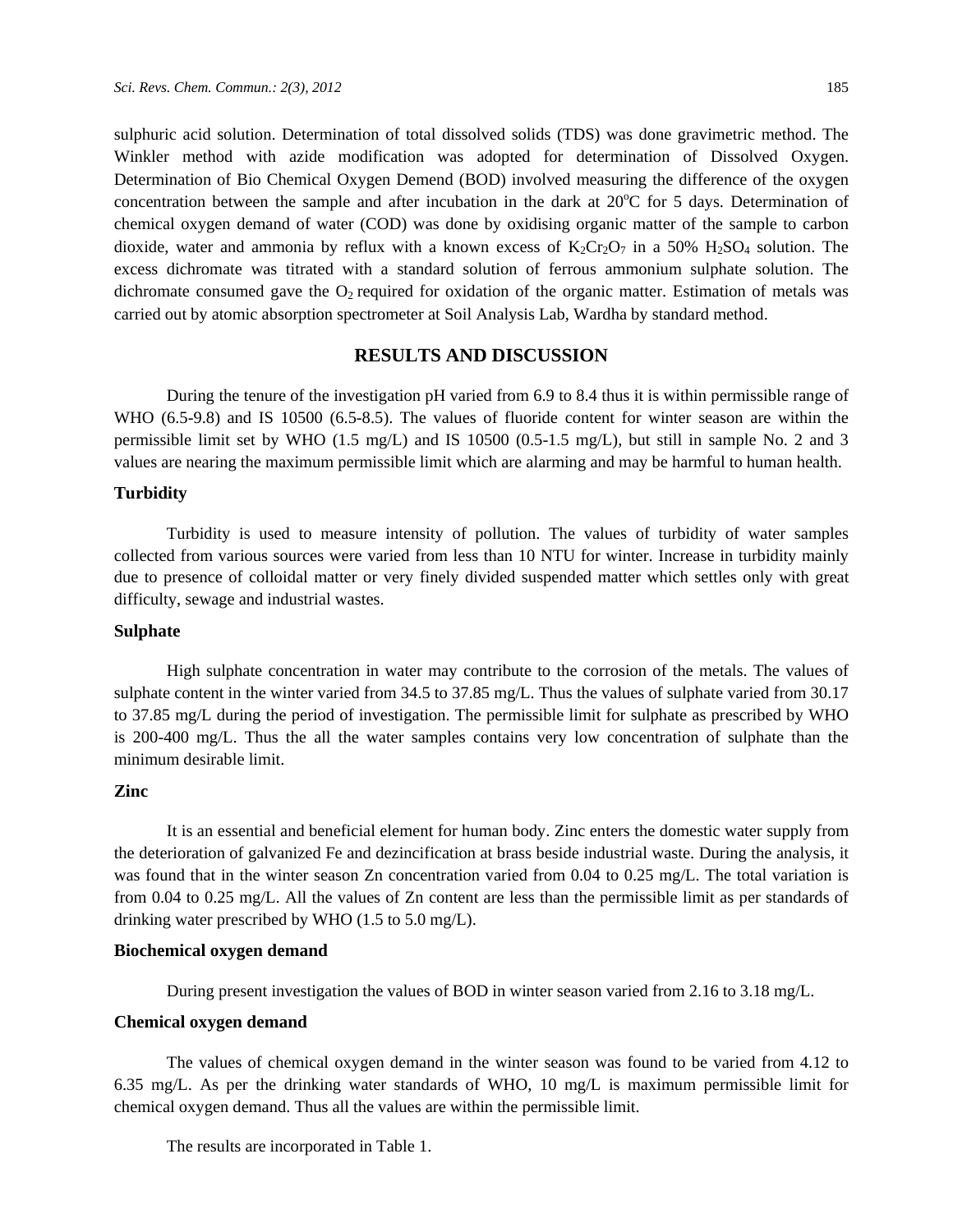|                                                                                                   |                               | $\mathbf{S}_1$ | $S_2$  | $S_3$  | S <sub>4</sub>   | $S_5$  | $S_6$ | $S_7$ |       | <b>Permissible Limit</b> |                  |              |
|---------------------------------------------------------------------------------------------------|-------------------------------|----------------|--------|--------|------------------|--------|-------|-------|-------|--------------------------|------------------|--------------|
| S.<br>No.                                                                                         | <b>Parameters</b><br>of water |                |        |        |                  |        |       |       | $S_8$ |                          | IS-10500         |              |
|                                                                                                   |                               |                |        |        |                  |        |       |       |       | <b>WHO</b>               | <b>Desirable</b> | Maxi.        |
| $\mathbf{1}$                                                                                      | Temperature                   | $24^{\circ}$ C | 24.2   | 24.5   | 23.8             | 23.9   | 24.2  | 24    | 24.8  | $\overline{a}$           | $-$              | $-$          |
| $\mathbf 2$                                                                                       | pH                            | 7.1            | 7.9    | 8.4    | 7.9              | 8.2    | 7.1   | 7.9   | 8.1   | $6.5 - 9.2$              | $6.5 - 8.5$      | $6.5 - 8.5$  |
| $\mathbf{3}$                                                                                      | Fluoride                      | $\mathbf{1}$   | 1.2    | 1.2    | 0.6              | 0.7    | 0.5   | 0.5   | 0.8   | 1.5                      | $0.5 - 1.5$      | $0.5 - 1.5$  |
| $\overline{\mathbf{4}}$                                                                           | Nitrate                       | 0.2            | 11     | 13     | $\boldsymbol{0}$ | $\tau$ | 18    | 12    | 0.9   | 45                       | 45               | 100          |
| 5                                                                                                 | Chloride                      | 502            | 500    | 504    | 480              | 430    | 210   | 365   | 410   | 200                      | 250              | 1000         |
| 6                                                                                                 | Total<br>hardness             | 515            | 718    | 605    | 470              | 572    | 815   | 610   | 552   | 200-<br>600              | 300              | 600          |
| $\overline{7}$                                                                                    | Turbidity                     | <12            | <12    | <12    | <13              | <12    | <11   | <12   | <10   | 25                       | 10               | 10           |
| 8                                                                                                 | Electrical<br>conductivity    | 220.5          | 234.8  | 205    | 240.1            | 216.2  | 256   | 212   | 209   | $-$                      | $-$              | $-$          |
| $\boldsymbol{9}$                                                                                  | Alkalinity                    | 234.15         | 235.1  |        | 230.42 233.17    | 233.5  | 232   | 236   | 234   | ÷÷                       | 200              | 600          |
| 10                                                                                                | <b>TDS</b>                    | 435.12         | 460.02 | 445.19 | 448              | 490.2  | 415   | 418   | 427   | 500                      | 500              | 2000         |
| 11                                                                                                | Sulphate                      | 35.45          | 35.98  | 36.02  | 35.88            | 37.22  | 37.9  | 36.1  | 34.1  | $200 -$<br>400           | 200              | 400          |
| 12                                                                                                | Phosphate                     | 2.4            | 2.79   | 2.6    | 3.17             | 3.02   | 2.9   | 2.48  | 3.6   | $\overline{\phantom{a}}$ |                  |              |
| 13                                                                                                | <b>DO</b>                     | 5.63           | 5.97   | 5.6    | 6.15             | 5.94   | 6.05  | 5.37  | 5.88  | $>6$                     |                  |              |
| 14                                                                                                | <b>BOD</b>                    | 3.18           | 2.7    | 2.16   | 2.89             | 3.02   | 2.6   | 2.18  | 2.38  |                          |                  |              |
| 15                                                                                                | <b>COD</b>                    | 4.15           | 5.81   | 4.28   | 6.35             | 5.87   | 5.21  | 4.68  | 4.12  | 10                       |                  |              |
| 16                                                                                                | Iron                          | 0.03           | 0.03   | 0.05   | 0.02             | 0.04   | 0.08  | 0.07  | 0.08  | 0.1                      | 0.3              | $\mathbf{1}$ |
| 17                                                                                                | Manganese                     | 0.05           | 0.04   | 0.07   | 0.06             | 0.04   | 0.09  | 0.06  | 0.04  | 0.05                     | 0.1              | 0.3          |
| 18                                                                                                | Zinc                          | 0.08           | 0.15   | 0.25   | 0.2              | 0.06   | 0.04  | 0.09  | 0.1   | $1.5 - 5.0$              | 5                | 15           |
| All parameters are in mg/L except pH, temparature (°C) and electrical conductivity (micro mho/cm) |                               |                |        |        |                  |        |       |       |       |                          |                  |              |

**Table 1: Report of analysis of water samples in winter (2008)**

#### **CONCLUSION**

From whatever the observation and results we have got, it is seen that most of the parameters are within the permissible range of WHO and IS-10500. The seasonal variation for pH, temperature, fluoride nitrate, total hardness, chloride, turbidity, electrical conductivity, alkalinity, total dissolved solids, sulphate, phosphate, dissolved oxygen, bio chemical oxygen demand, chemical oxygen demand, iron, nickel and zinc TDS, Ec, Alkinity, etc seems to be low in winter seasons, probably because of the change in temperature. Rajur, as a lime industries surrounded area, very high level of pollution in drinking water was expected from all the resoucrces of water. The environment especially in the evening is very polluted. The atmosphere in and around Rajur looks dirty. Taking into consideration pollution fact a very high pollution in drinking water was expected from all the resources of water in the area. The results which we have obtained are surprisingly different from the expectation i.e. high level pollution is not seen and most of the parameters are within the